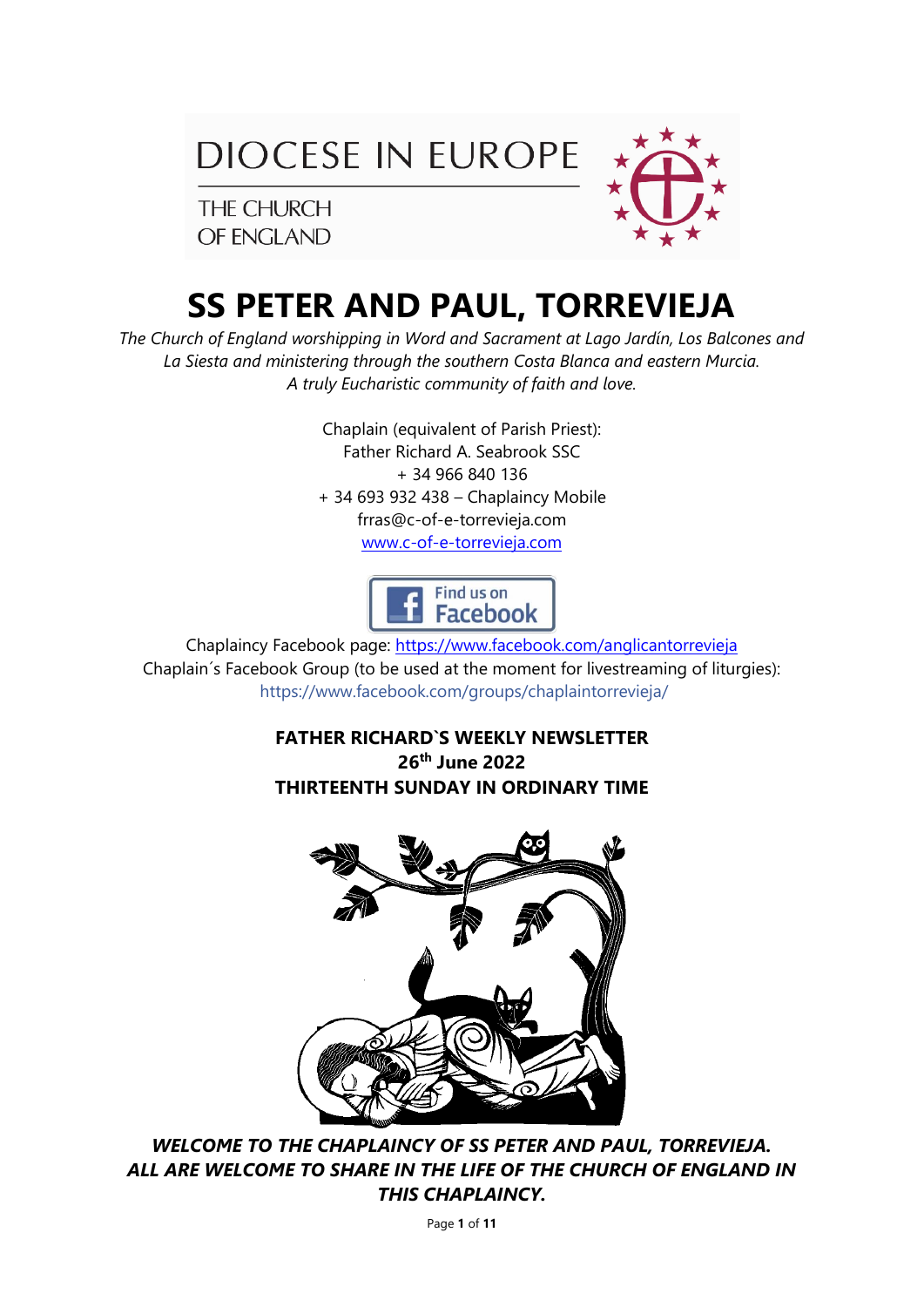# **Home Communions**

Father Richard will take Holy Communion to people at home according to their circumstances. This is a privilege and enables for prayer in the home at difficult times and for the communicant to receive Holy Communion at home. Please never hesitate to contact me if you would like Holy Communion at home if you are unable to come to church because of sickness or being housebound. Obviously Covid circumstances are taken into consideration.

Here are some guidelines to assist you:

- 1. If you can, please arrange a surface with a white cloth upon which I can place the Blessed Sacrament. If this is difficult please do not worry too much but it is appreciated.
- 2. The Priest will not enter into general conversation until after the celebration which lasts about ten minutes. Then he would appreciate a cup of tea and chat with you but if your circumstances don´t allow, please do not worry.
- 3. Please consider giving a donation to the Church for the Priest´s ministry. He will have had to drive to you and it also enables you to give your weekly collection to support the priestly ministry in the parish / chaplaincy. This means there can be a Priest available for you and for others with a priestly presence in the parish / chaplaincy. It is a long-established custom – if you can – to make an offering to the Church in thankfulness for the ministry of the Church.
- 4. You don´t have to tidy up before the priest arrives! Just prepare spiritually for an encounter with Christ in the Eucharist by being prayerful before his arrival.

# **Father Richard writes:**

Dear friends

A big thank you to everyone who supported and worked so hard for the Concert on June  $17<sup>th</sup>$ . It was a tremendous effort and we raised 850 euros to sustain the Chaplaincy. Thank you and well done.

I am delighted we have seen new faces over the past few months. This is great. Let us praise God for this and long may it continue. We can all play our part in fulfilling our call to be evangelisers: Speaking in a godly way and loving way about the Chaplaincy; being affirming, encouraging and positive; praying for the growth of the Chaplaincy.

So why a Chaplaincy and not a Parish?

In the Church of England there has been a parish system for over a thousand years. A parish is a geographically defined area on a map served by a parish church and a parish priest. Traditionally the Parish Priest was either a Vicar or Rector (depending if there was glebe land) and he has the "cure of souls" for everyone who lives in the geographical area of the parish whether they come to church or not.

We are in the Diocese in Europe. The Diocese in Europe is one of the dioceses of the Church of England and our Chaplaincy is the **only** Church of England Chaplaincy in this area. We stretch from Alicante airport into Murcia. However, the Chaplaincy does not have a geographically defined area and I do not have the "cure of souls" of everyone in this area. But I do have the "cure of souls" of those who come to the Chaplaincy. Priests in the Diocese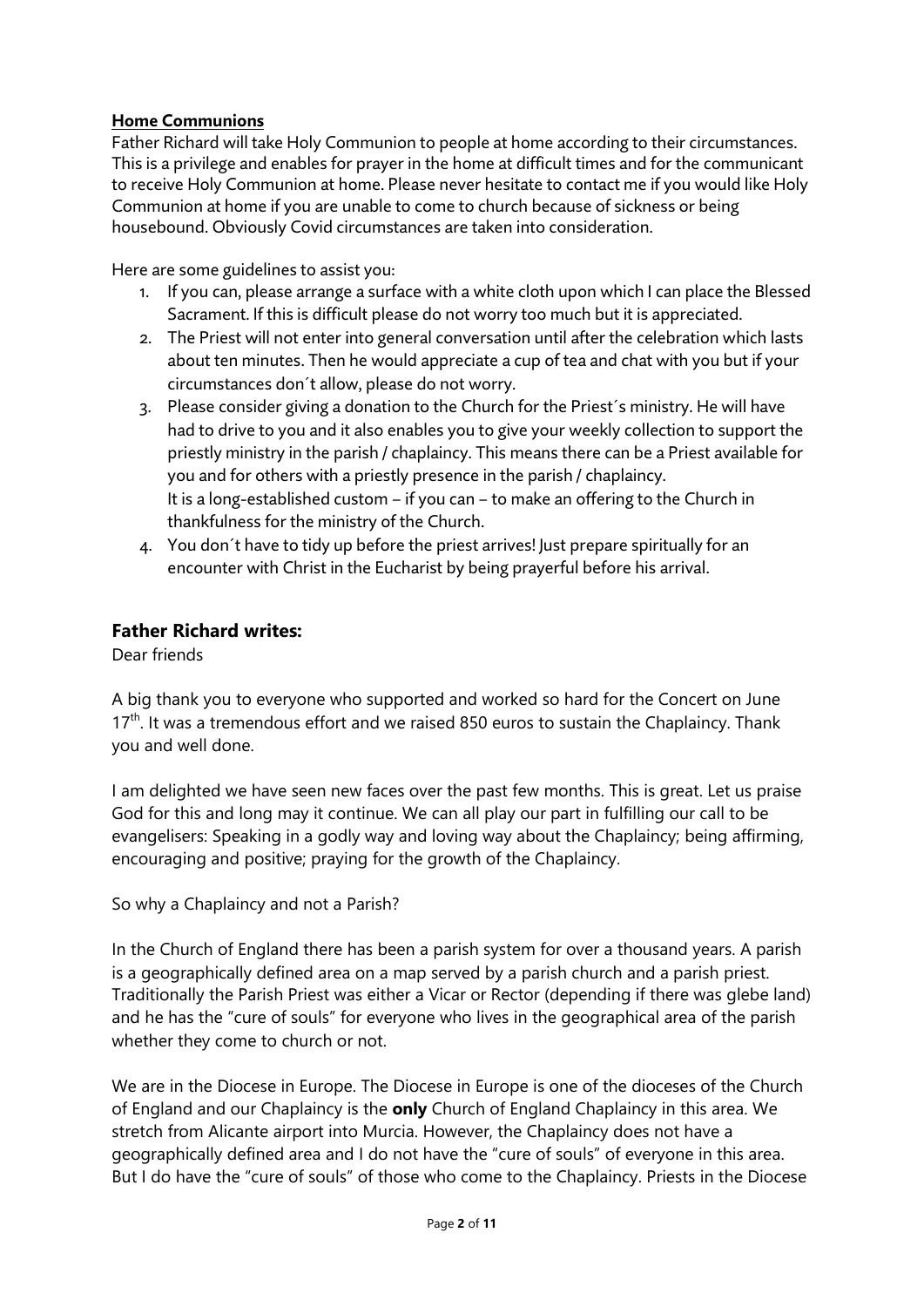in Europe are Chaplains because we serve those who choose to come to our church and wish to associate themselves with the Church of England on the European continent. Here in Spain we acknowledge and show respect for the Spanish Catholic Parochial system and local manifestation of the Church – the Catholic Church. This is why we pray for Bishop José Ignacio who is the local Catholic Bishop of Orihuela-Alicante.

We do not have a Parochial Church Council but a Chaplaincy Council. I have the same authority (from the Bishop) that a Vicar or Rector would have in the Church of England. *However I am not a Vicar or Rector but a Chaplain.* I choose to use the title *Father* to acknowledge the Sacred Priesthood into which I have been ordained and as a mark of respect (not for me) but for the Order of Priesthood to which I have been ordained. I am also a member of a religious society of Priests called the Society of the Holy Cross founded in 1855. Hence the post-nominals of SSC (Societas Sanctae Crucis *Latin for the Society of the Holy Cross).* I use the title Father as I am immensely proud (in the correct sense!) to be Priest and a Brother of the Society of the Holy Cross.

So I am your Chaplain though I prefer to be called Father Richard rather than The Chaplain! This is a Chaplaincy and you choose to be associated with and become a member of this Church of England Eucharistic community as the Body of Christ in this place. You are most welcome here and all are most welcome here and I pray daily for you all.

Next week I will write something about the prayer life of a priest.

God bless you all.

Your priest and friend, Father Richard

**FINANCIAL GIVING TO THE CHAPLAINCY** There are various ways of giving financially to the Chaplaincy for the work of the Church: 1. You can give in the plate each week. 2. You can join our envelope scheme to give a regular amount on a weekly basis – and set aside money for those weeks when you cannot be here. **3. You are encouraged to set up a standing order to the Chaplaincy – this helps us budget more effectively.** If you are a UK tax payer you can gift aid your giving. If you are a Spanish tax payer you can have a tax offset by notifying your accountant when arranging your yearly tax along with the Spanish bank account number who will then arrange a claim and the money will be donated back to the Chaplaincy. One off donations would be gratefully received to assist us at this difficult time. Thank you for your help. For more information contact Father Richard, the Churchwardens, or your Congregational Warden. The Chaplaincy relies on generous and sacrificial giving in response to a generous

God who sacrificed his Son for us all on the cross.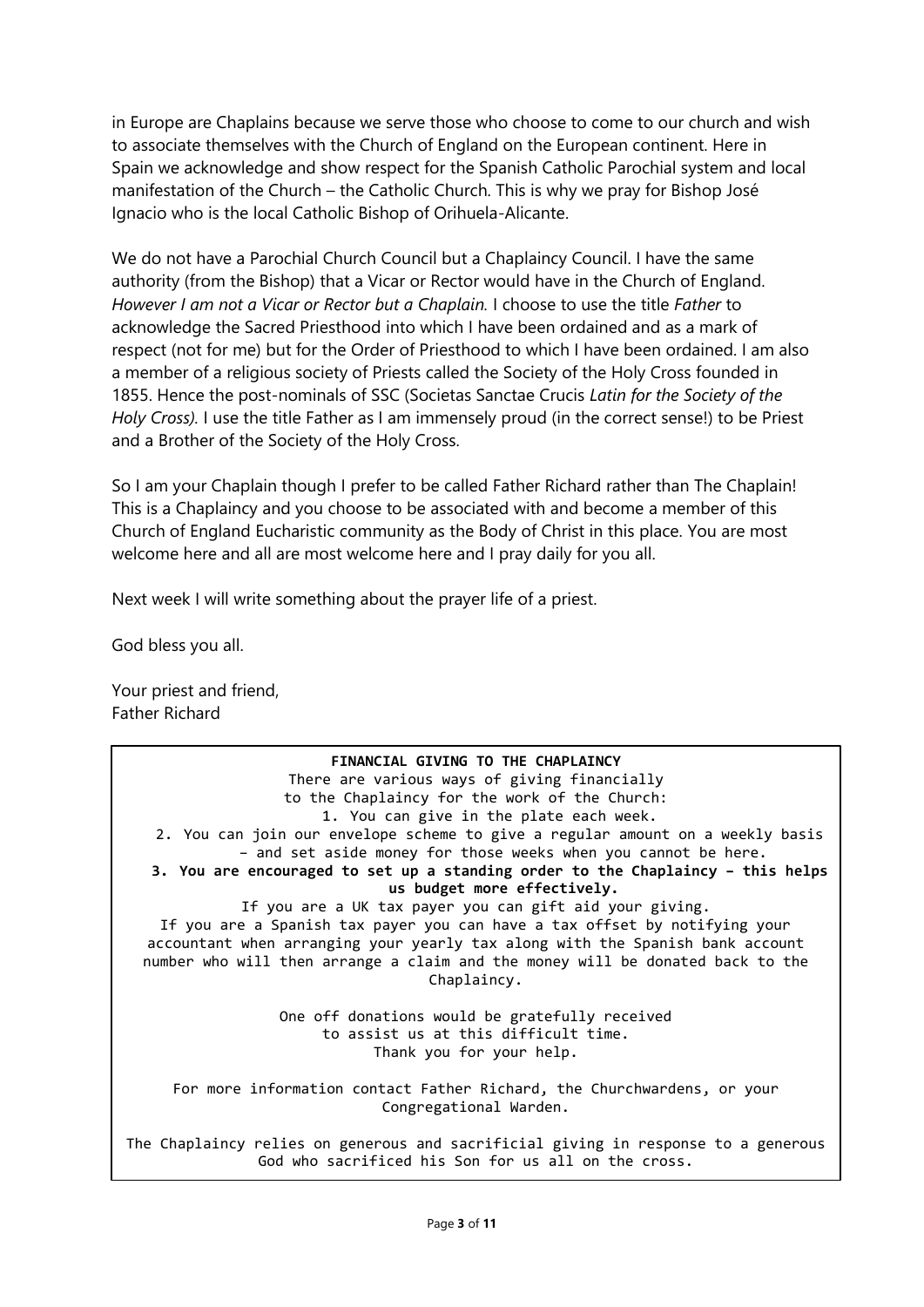**Spanish Bank details.** Banco Sabadell. IBAN number ES65 0081 2061 7900 0106 0414 BSAB ESBB / Capellania Anglicana de Torrevieja

**UK Bank details.** Barclays Bank PLC Account name: Diocese in Europe Fund

Account number: 40317039 Sort code: 20-06-13. Address : Tufton Street,London Please state TORREVIEJA as the reference so the money is correctly applied. The IBAN number is: GB16 BUKB 2006 1340 31 70 39.

God bless you all for your support. Peter and Jennifer (Churchwardens)





We are always grateful for your giving to the Chaplaincy. It is the main way by which the Priestly Ministry and Chaplaincy life is sustained. Without your giving there would be no Chaplaincy. Thank you to all who give so generously.

If you don´t already, please would you consider a monthly standing order to either our UK to Spanish bank accounts? This would help us enormously in our financial planning.

It means your giving happens on a regular basis and we would be so grateful for this. Think of what the Chaplaincy means not only to you but the wider church community and the Church of England presence in this area.

Please see Peter or Jennifer or send Father Richard an email if you could help. Thank you.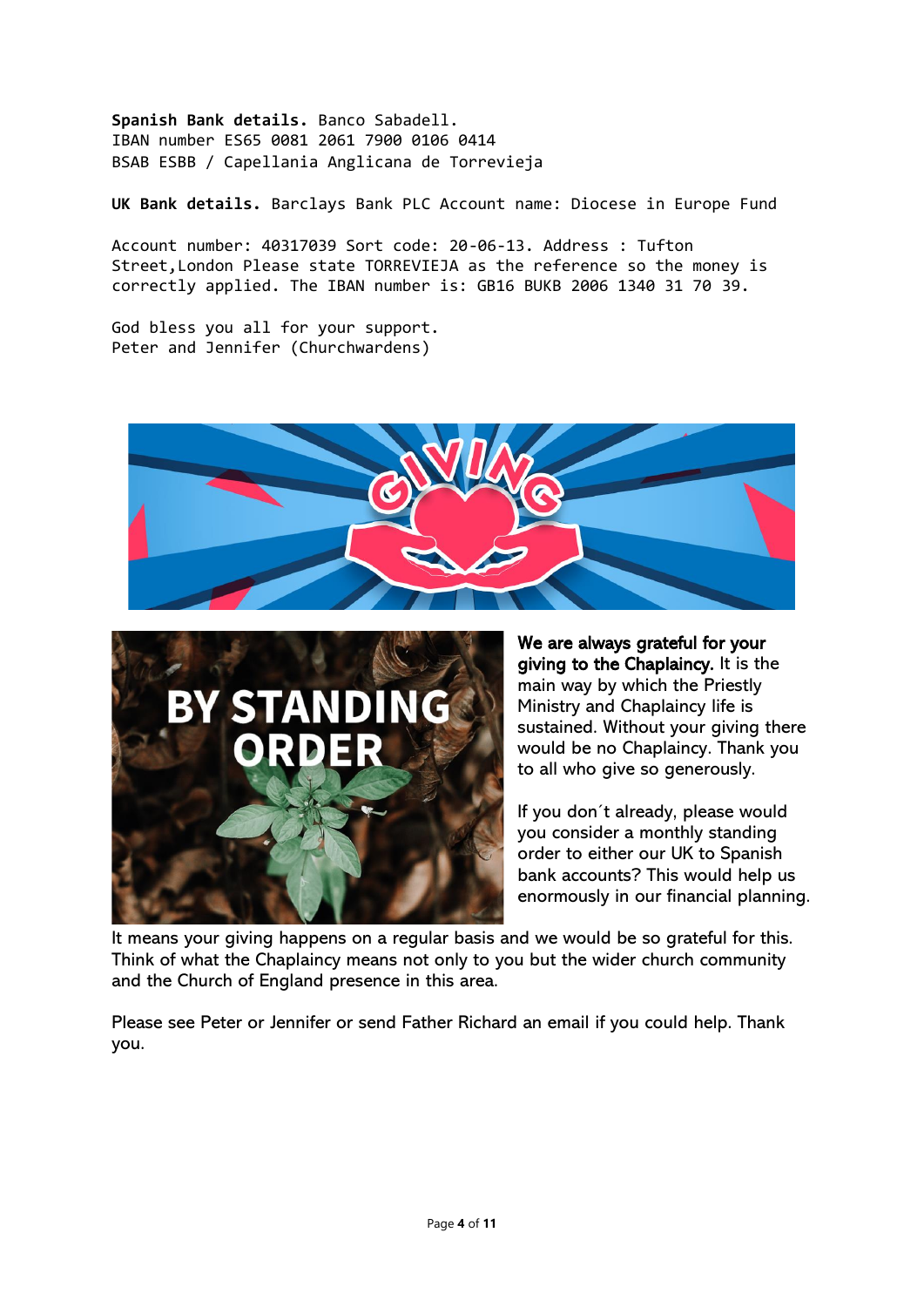## Sue´s Homemade Lemon Curd and Jill´s Homemade Marmalade



Sue Brassington is now selling homemade lemon curd after each service. Please see her if you would like to buy / order some. Thank you, Sue! Jill Dorsett is receiving orders for homemade marmalade. Thank you, Jill!



# **DATES AHEAD:**

**Wednesday 29th June Ss Peter and Paul, Apostles** *Our Patronal Festival* **1130 Holy Eucharist at La Siesta to celebrate this important day in the life of our Chaplaincy.**



**Followed by lunch at the Chinese restaurant. Please give your names to Jennifer Saville if you would like to go. Pay as you go on the day. All welcome.**



Monday  $4<sup>th</sup>$  July – Father Richard celebrates his twenty-ninth anniversary of ordination to the Sacred Priesthood with an online celebration of the Holy Eucharist at 1100. Please join him for this important celebration.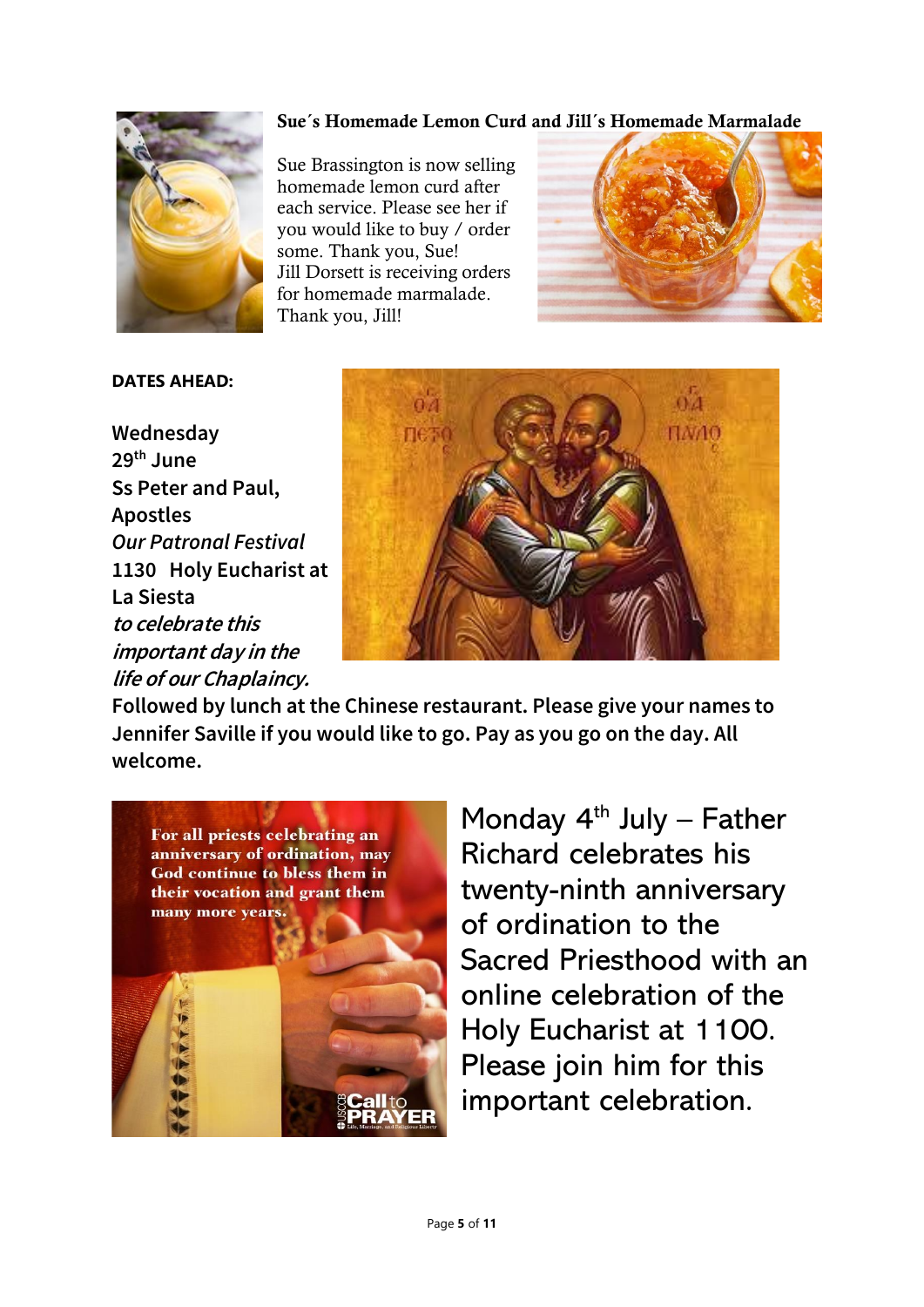DIOCESE IN EUROPE

THE CHURCH OF ENGLAND



# **Church of England Chaplaincy of SS Peter and Paul, Torrevieja**

We are a Covid 19 secure Chaplaincy. If you have COVID-19 symptoms please stay at home.

You no longer have to wear a mask in church

(though if you chose to that is perfectly acceptable to protect yourself and protect others).

Hand sanitizer will still be available as you enter the church.

*You are encouraged still to use this to protect yourself and others.*

Holy Communion will still be administered in one kind for the time being.

You will be able to line up for Holy Communion instead of coming up individually.

Holy Communion is offered with the words "The Body of Christ" to which you say **Amen**  *before* consuming the Sacred Host.

Holy Communion (in one kind still for the time being) will continue to be offered in front of the altar as we have been doing since the Pandemic.

> Regarding the sharing of the Sign of Peace, we will remain with the status quo for the time being.

# **POST-PANDEMIC INFORMATION**

- 1. Lago Jardín Church will remain closed until further notice. *In due course the Chaplaincy Council will decide the way forward. However, as the Church is being used to store so much stuff from Los Balcones we will need to wait.*
- 2. There is to be a building project to renovate the church but **Los Balcones church is now closed for the foreseeable future. It will re-open but it is impossible to say when. All services for the Chaplaincy will be held at La Siesta.**
- 3. La Siesta these services will be for the whole Chaplaincy so please make every effort to be there and support the liturgical life of the Chaplaincy.

| Saturday 25 <sup>th</sup> June                                            | 1800 - Please note change in time |  |  |
|---------------------------------------------------------------------------|-----------------------------------|--|--|
| Wednesday 29 <sup>th</sup> June                                           | 1130 - PATRONAL FESTIVAL          |  |  |
| Sunday 3rd July                                                           | 1130                              |  |  |
| Saturday 9 <sup>th</sup> July                                             | 1700                              |  |  |
| Sunday 17 <sup>th</sup> July                                              | 1130                              |  |  |
| Saturday 23rd July                                                        | 1700                              |  |  |
| Saturday 30 <sup>th</sup> July                                            | 1700                              |  |  |
| Sunday 7 <sup>th</sup> August                                             | 1130                              |  |  |
| Saturday 13 <sup>th</sup> August                                          | 1700                              |  |  |
| Sunday 21 <sup>st</sup> August                                            | 1130                              |  |  |
| Saturday 27 <sup>th</sup> August                                          | 1700                              |  |  |
| Please note the change of time to 1800 on Saturday 25 <sup>th</sup> June. |                                   |  |  |

The live-streamed liturgies continue in a limited form now: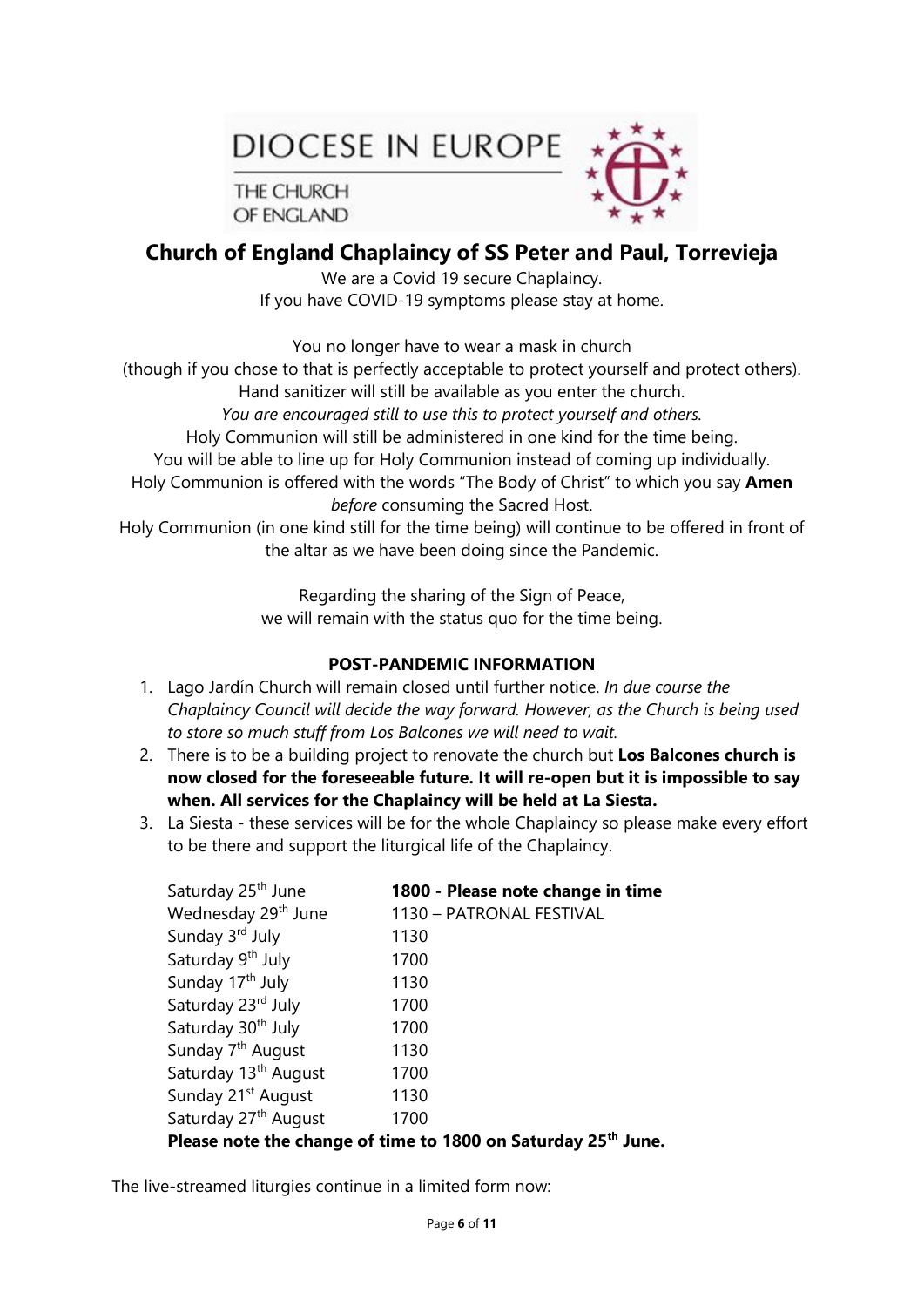- 1. Go to [https://www.facebook.com/groups/chaplaintorrevieja](https://www.facebook.com/groups/chaplaintorrevieja/) and ask to join the group.
- 2. You will be asked three questions. Please complete them and agree to the rules of the group.
- 3. When the livestream starts it will appear on your device in the Facebook stream. The stream will start a few minutes before the broadcast so you can get settled in. You can only see this when I start the livestream.

# **WORSHIP FOR THE WEEK AHEAD:**

| Saturday 25 <sup>th</sup> June  | 1800 | Holy Eucharist                   | La Siesta / Live-streamed |
|---------------------------------|------|----------------------------------|---------------------------|
| Sunday 26 <sup>th</sup> June    | 1100 | Holy Eucharist                   | Live-streamed             |
| Monday 27 <sup>th</sup> June    | 1800 | Evening Prayer and Holy Rosary   | Live-streamed             |
| Wednesday 29 <sup>th</sup> June | 1130 | PATRONAL FESTIVAL HOLY EUCHARIST | La Siesta / Live-streamed |
| Saturday 2 <sup>nd</sup> July   | 1700 | <b>Evening Prayer</b>            | Live-streamed             |
| Sunday 3rd July                 | 1130 | Holy Eucharist                   | La Siesta / Live-streamed |

# **The Blessed Sacrament Lamp at Lago Jardín**

Because Lago Jardín is not going to be used for the foreseeable future (until social distancing rules change) the Blessed Sacrament has been removed from Lago Jardín to be kept safely at the Chaplaincy House.

If you would like a Mass intention, please contact Father Richard.

# **Father Richard´s Prayer List for June 2022:**

*Please pray for the sick and those in particular need at this time:* Anne John, Lesley Critchley, Charlie Smith, Allan Harris, David, Theo, Patricia Gilbert, Marie Creighton, Jennifer Moody, Erol Moody, Faras, Justin Clarke, Peter John, Mo and

Bryan Bailey, Bernice, Luke Thompson, Gwen Simmons, Kathryn Moore, Isaac Jalal, Father Terence, John Mileham, Samantha Shaw, Alex, Gerry Hopkins, Father Helge, Solveig Petterson, Eileen Catlin.

# **Please pray for the recently departed:**

*Those killed as a result of the conflict in Ukraine.* + Rest eternal grant unto them, O Lord, and let light perpetual shine upon them.

# **Please advise Father Richard if there are any corrections to the above list.**

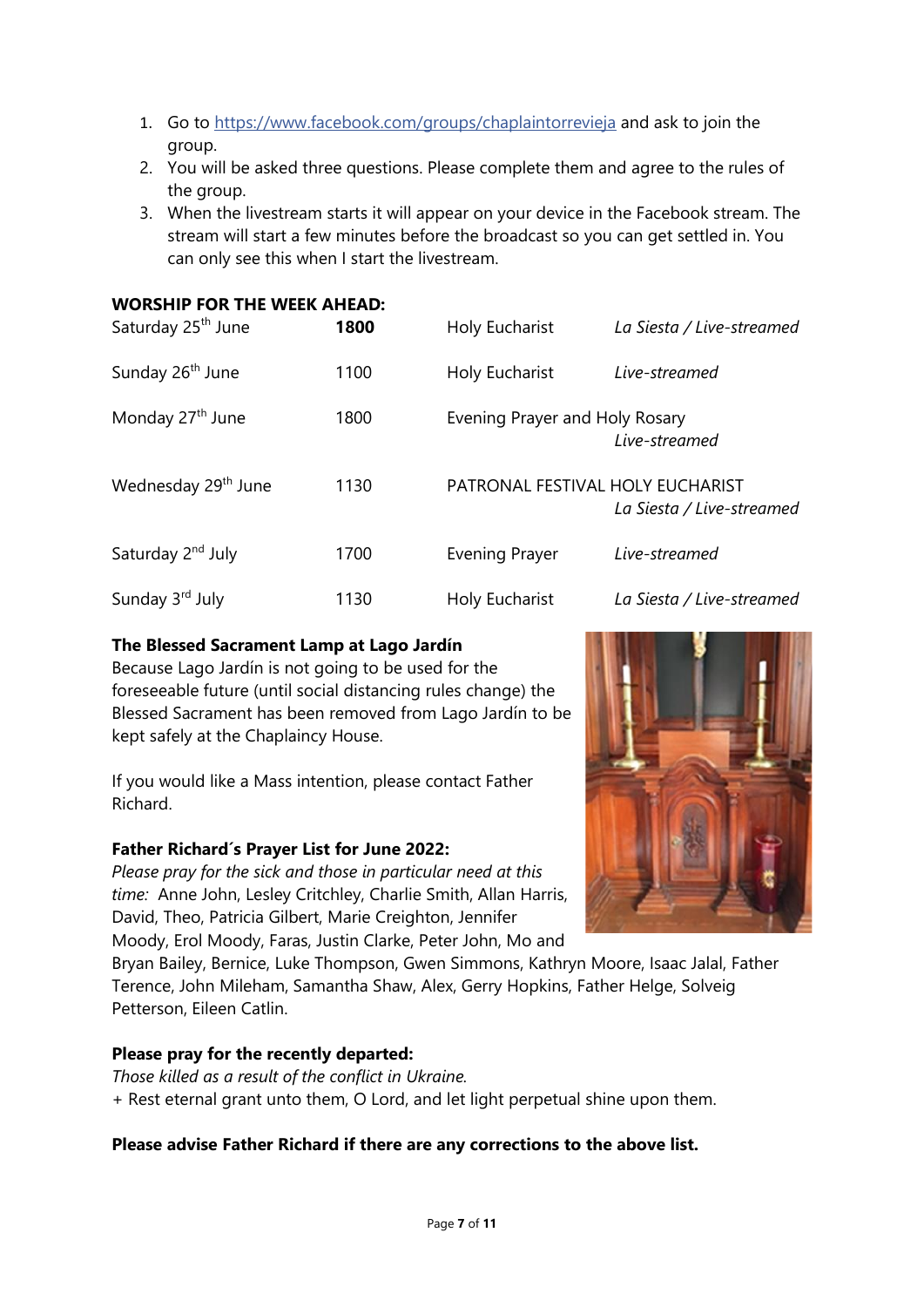*If you wish a name to be added to the list of the sick you need to email Father Richard or write to him giving permission for yourself or ensure permission has been granted by someone else for their name to appear on this list. (GDPR regulations).* 

*Please pray for the Anglican Church in Perú, for Bishop Jorge Aguilar, and the Bishops, Priests, Deacons and Laity there.*

# **Sunday 26th June 2022**

\_\_\_\_\_\_\_\_\_\_\_\_\_\_\_\_\_\_\_\_

#### **Entrance Antiphon**

All peoples, clap your hands. Cry to God with shouts of joy!

# **Collect**

O God, who through the grace of adoption chose us to be children of light, grant, we pray, that we may not be wrapped in the darkness of error but always be seen to stand in the bright light of truth. Through our Lord Jesus Christ, your Son, who lives and reigns with you in the unity of the Holy Spirit, God, for ever and ever.

#### **First reading**

**1 Kings 19:16,19-21**

#### **Elisha leaves the plough to follow Elijah**

 $\overline{\phantom{a}}$  , where  $\overline{\phantom{a}}$ 

The Lord said to Elijah, 'Go, you are to anoint Elisha son of Shaphat, of Abel Meholah, as prophet to succeed you.'

Leaving there, Elijah came on Elisha son of Shaphat as he was ploughing behind twelve yoke of oxen, he himself being with the twelfth. Elijah passed near to him and threw his cloak over him. Elisha left his oxen and ran after Elijah. 'Let me kiss my father and mother, then I will follow you' he said. Elijah answered, 'Go, go back; for have I done anything to you?' Elisha turned away, took the pair of oxen and slaughtered them. He used the plough for cooking the oxen, then gave to his men, who ate. He then rose, and followed Elijah and became his servant.

\_\_\_\_\_\_\_\_\_\_\_\_\_\_\_\_\_\_\_\_

#### **Responsorial Psalm**

**Psalm 15(16):1-2,5,7-11**

*O Lord, it is you who are my portion.* Preserve me, God, I take refuge in you. **Ps 46: 2**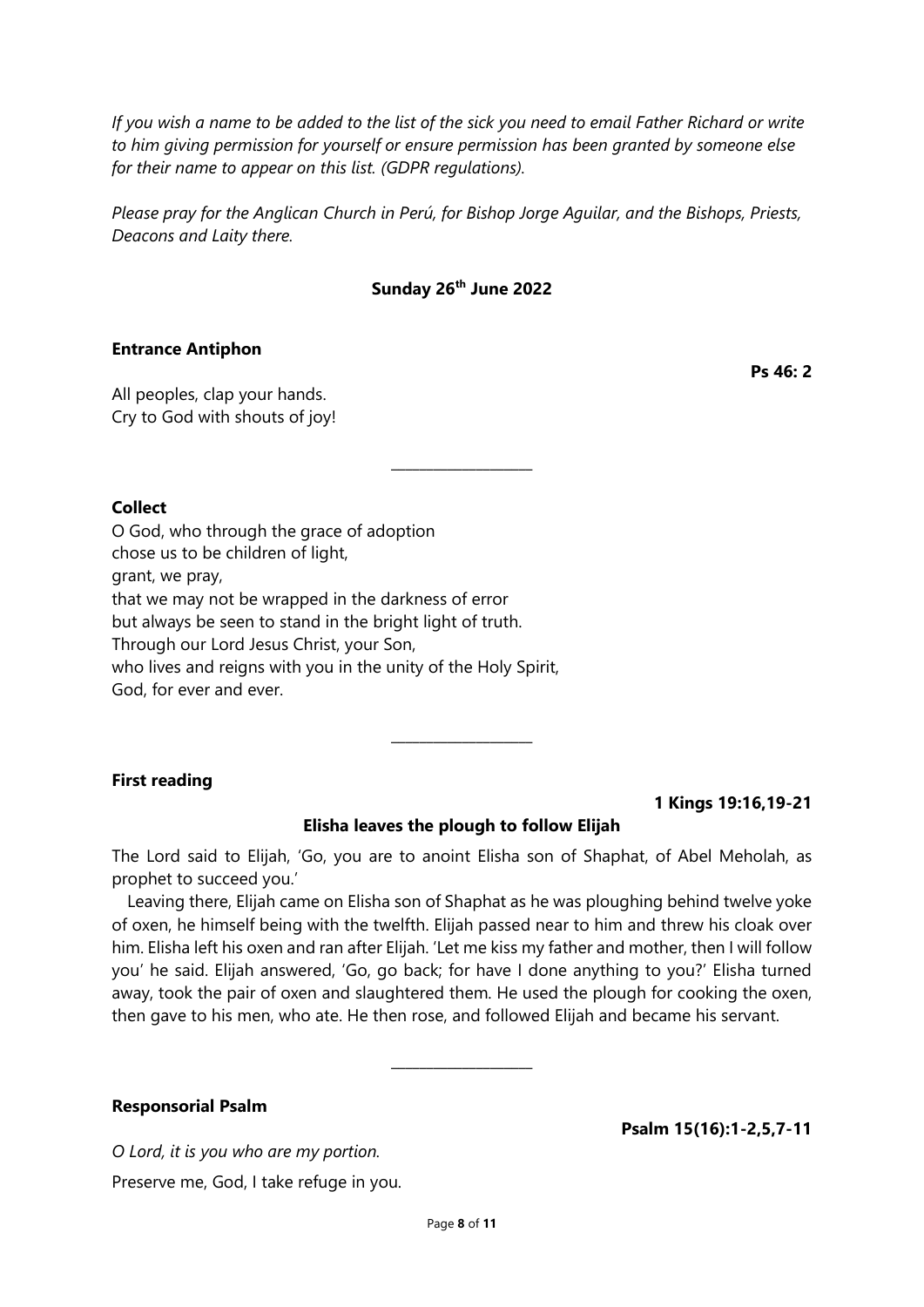I say to the Lord: 'You are my God.

O Lord, it is you who are my portion and cup; it is you yourself who are my prize.'

*O Lord, it is you who are my portion.*

I will bless the Lord who gives me counsel, who even at night directs my heart. I keep the Lord ever in my sight:

since he is at my right hand, I shall stand firm.

*O Lord, it is you who are my portion.*

And so my heart rejoices, my soul is glad; even my body shall rest in safety.

For you will not leave my soul among the dead, nor let your beloved know decay.

*O Lord, it is you who are my portion.*

You will show me the path of life, the fullness of joy in your presence, at your right hand happiness for ever.

*O Lord, it is you who are my portion.*

#### **Second reading**

**Galatians 5:1,13-18**

#### **When Christ freed us, he meant us to remain free**

 $\overline{\phantom{a}}$  , where  $\overline{\phantom{a}}$ 

When Christ freed us, he meant us to remain free. Stand firm, therefore, and do not submit again to the yoke of slavery. My brothers, you were called, as you know, to liberty; but be careful, or this liberty will provide an opening for self-indulgence. Serve one another, rather, in works of love, since the whole of the Law is summarised in a single command: *Love your neighbour as yourself.* If you go snapping at each other and tearing each other to pieces, you had better watch or you will destroy the whole community.

Let me put it like this: if you are guided by the Spirit you will be in no danger of yielding to self-indulgence, since self-indulgence is the opposite of the Spirit, the Spirit is totally against such a thing, and it is precisely because the two are so opposed that you do not always carry out your good intentions. If you are led by the Spirit, no law can touch you.

 $\overline{\phantom{a}}$  , where  $\overline{\phantom{a}}$ 

#### **Gospel Acclamation**

Alleluia, alleluia! Speak, Lord, your servant is listening: you have the message of eternal life. Alleluia!

**1S3:9,Jn6:68**

 $\overline{\phantom{a}}$  , where  $\overline{\phantom{a}}$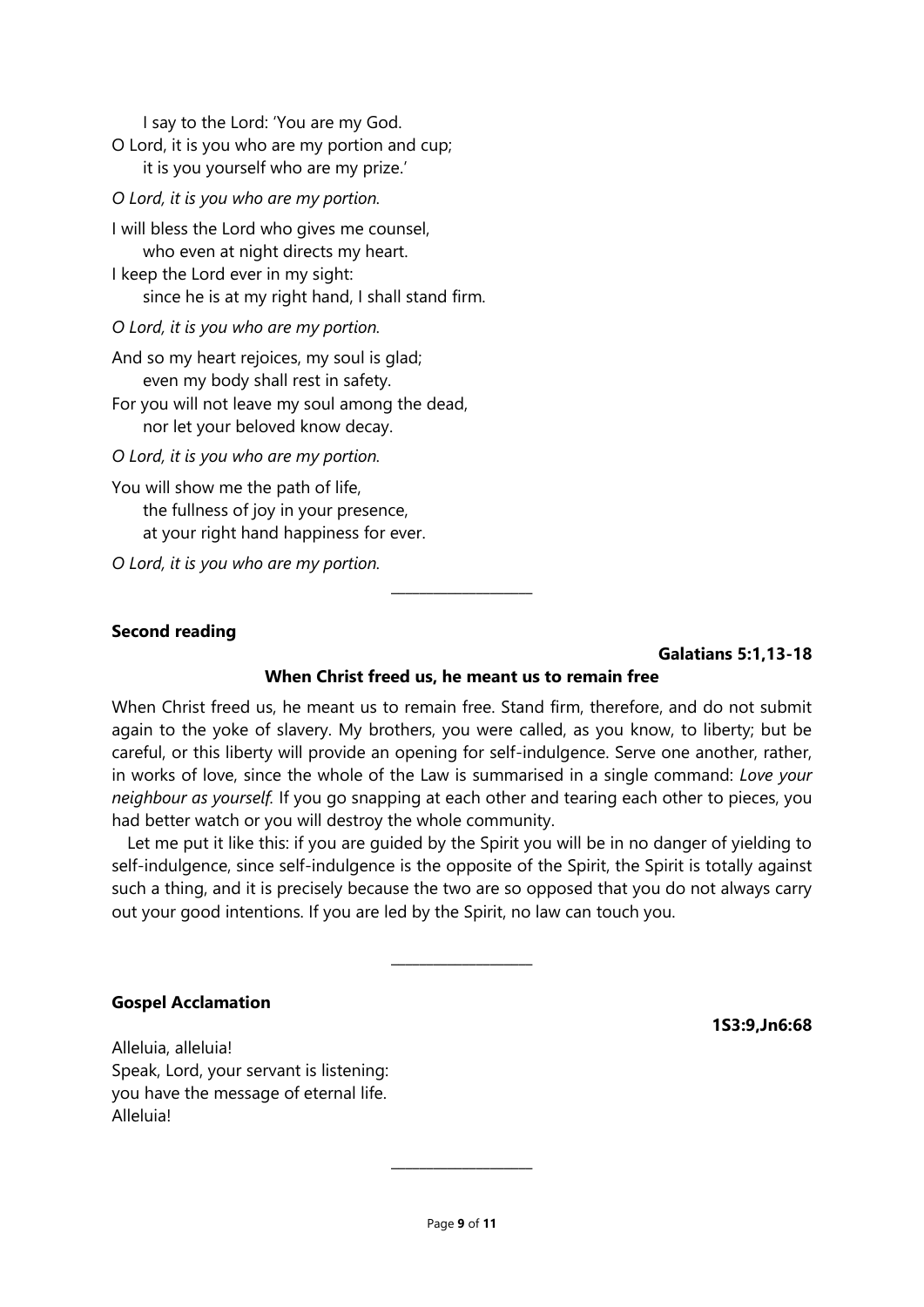## **Gospel**

#### **Jesus sets out for Jerusalem**

As the time drew near for him to be taken up to heaven, Jesus resolutely took the road for Jerusalem and sent messengers ahead of him. These set out, and they went into a Samaritan village to make preparations for him, but the people would not receive him because he was making for Jerusalem. Seeing this, the disciples James and John said, 'Lord, do you want us to call down fire from heaven to burn them up?' But he turned and rebuked them, and they went off to another village.

As they travelled along they met a man on the road who said to him, 'I will follow you wherever you go.' Jesus answered, 'Foxes have holes and the birds of the air have nests, but the Son of Man has nowhere to lay his head.'

Another to whom he said, 'Follow me', replied, 'Let me go and bury my father first.' But he answered, 'Leave the dead to bury their dead; your duty is to go and spread the news of the kingdom of God.'

Another said, 'I will follow you, sir, but first let me go and say goodbye to my people at home.' Jesus said to him, 'Once the hand is laid on the plough, no one who looks back is fit for the kingdom of God.'

\_\_\_\_\_\_\_\_\_\_\_\_\_\_\_\_\_\_\_\_

**Homily**

The Gospel tells how three individuals wanted to follow Jesus and learn more about God. Far from urging them to join his group, Jesus seemed rather to discourage them. The first was told to count the cost of joining, as he would have no fixed abode. The next answer seems quite harsh. "Let the [spiritually] dead bury their dead." Perhaps the man's father was still alive, and an eldest son could not leave home until after his father's death. But if we are faced with a radical option and do not decide at once, we are less likely to do so later. What Jesus said to the third man was equally challenging: "No one who puts his hand to the plough and looks back is fit for the kingdom of God." The wooden plough could break if it struck a large stone; so the ploughman had to watch the ground ahead at all times. The commitment of a disciple to following Christ should be equally focussed.

All through life, God is also calling us, whether we respond or not, even as he called Peter from his fishing, Matthew from his tax office, Elisha from his farm. But, how many choose to answer God's call? Jesus once observed that "Many are called but few are chosen" (Mt 22:14). On the other hand we have his words of warm encouragement, "Fear not little flock, for it has pleased the Father to give you the kingdom" (Lk 12:32).

As a foundation for any vocation to service in the church is the belief that God "so loved the world that he gave his only Son so that everyone who believes in him may not be lost, but may have eternal life" (Jn 3:16). This reassures us of the unconditional love on God's part for each and every person. With that belief we renew our Yes to our basic Christian vocation: "through love become servants to one another" or in our Lord's words: "Love one another as I have loved you."